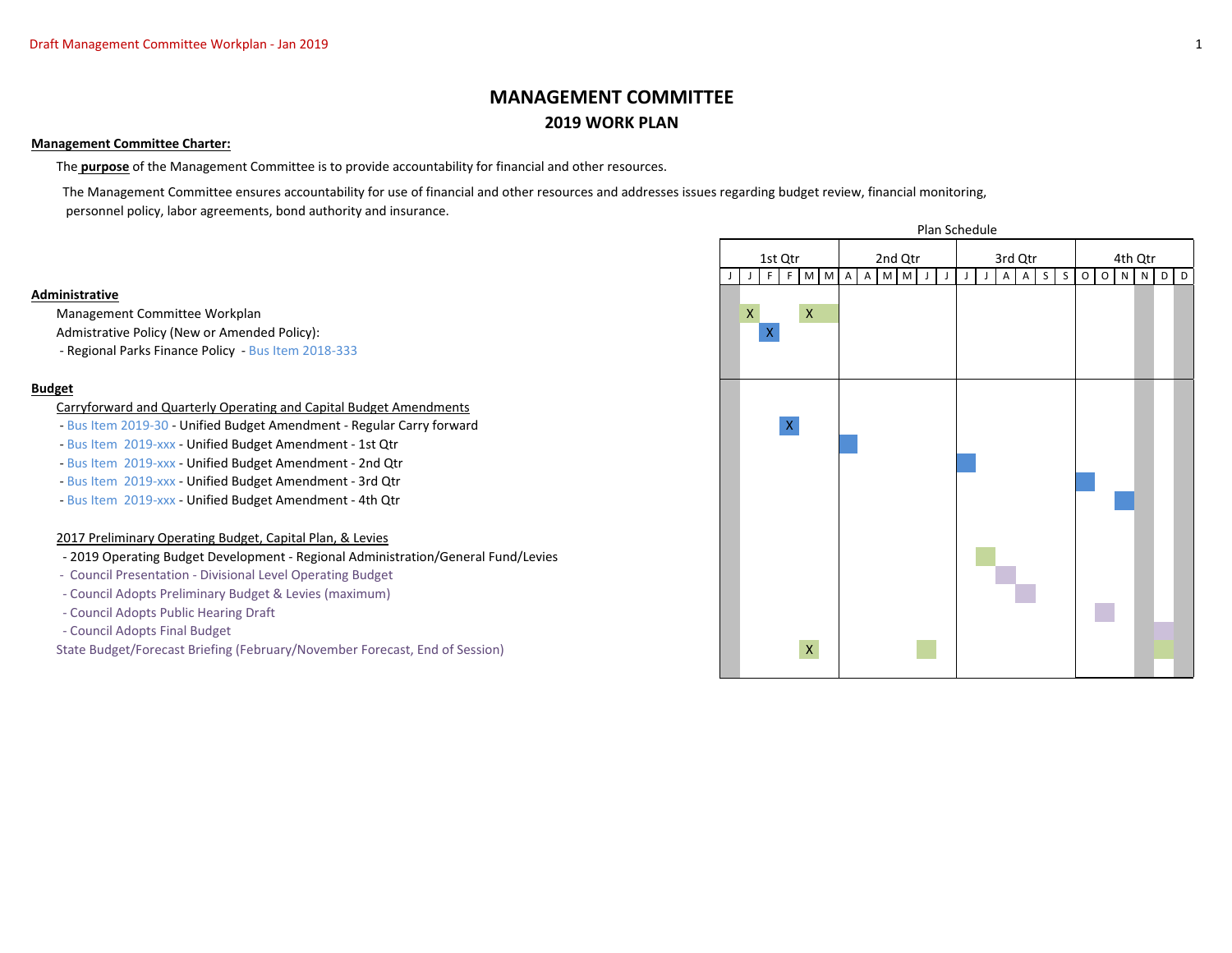| Plan Schedule      |   |   |                    |                    |         |             |   |   |   |             |             |             |             |             |             |              |         |                |                     |   |                         |   |   |
|--------------------|---|---|--------------------|--------------------|---------|-------------|---|---|---|-------------|-------------|-------------|-------------|-------------|-------------|--------------|---------|----------------|---------------------|---|-------------------------|---|---|
| $1st$ $\mbox{Qtr}$ |   |   |                    |                    |         | 2nd Qtr     |   |   |   |             |             | 3rd Qtr     |             |             |             |              |         | 4th Qtr        |                     |   |                         |   |   |
| J                  | J | F | $\overline{F}$     | ${\sf M}$          | $\sf M$ | $\mathsf A$ | A | M | M | $\mathsf J$ | $\mathsf J$ | $\mathsf J$ | $\mathsf J$ | $\mathsf A$ | $\mathsf A$ | $\mathsf{S}$ | $\sf S$ | $\overline{0}$ | $\mathsf{O}\xspace$ | N | $\overline{\mathsf{N}}$ | D | D |
|                    |   |   |                    |                    |         |             |   |   |   |             |             |             |             |             |             |              |         |                |                     |   |                         |   |   |
|                    |   |   | $\pmb{\mathsf{X}}$ |                    |         |             |   |   |   |             |             |             |             |             |             |              |         |                |                     |   |                         |   |   |
|                    |   |   |                    |                    |         |             |   |   |   |             |             |             |             |             |             |              |         |                |                     |   |                         |   |   |
|                    |   |   |                    |                    |         |             |   |   |   |             |             |             |             |             |             |              |         |                |                     |   |                         |   |   |
|                    |   |   |                    |                    |         |             |   |   |   |             |             |             |             |             |             |              |         |                |                     |   |                         |   |   |
|                    |   |   |                    |                    |         |             |   |   |   |             |             |             |             |             |             |              |         |                |                     |   |                         |   |   |
|                    |   |   |                    |                    |         |             |   |   |   |             |             |             |             |             |             |              |         |                |                     |   |                         |   |   |
|                    |   |   |                    |                    |         |             |   |   |   |             |             |             |             |             |             |              |         |                |                     |   |                         |   |   |
|                    |   |   |                    | $\bar{\mathbf{X}}$ |         |             |   |   |   |             |             |             |             |             |             |              |         |                |                     |   |                         |   |   |
|                    |   |   |                    |                    |         |             |   |   |   |             |             |             |             |             |             |              |         |                |                     |   |                         |   |   |
|                    |   |   |                    |                    |         |             |   |   |   |             |             |             |             |             |             |              |         |                |                     |   |                         |   |   |
|                    |   |   |                    |                    |         |             |   |   |   |             |             |             |             |             |             |              |         |                |                     |   |                         |   |   |
|                    |   |   |                    |                    |         |             |   |   |   |             |             |             |             |             |             |              |         |                |                     |   |                         |   |   |
|                    |   |   |                    |                    |         |             |   |   |   |             |             |             |             |             |             |              |         |                |                     |   |                         |   |   |
|                    |   |   |                    |                    |         |             |   |   |   |             |             |             |             |             |             |              |         |                |                     |   |                         |   |   |
|                    |   |   |                    |                    |         |             |   |   |   |             |             |             |             |             |             |              |         |                |                     |   |                         |   |   |
|                    |   |   |                    | $\mathsf{X}$       |         |             |   |   |   |             |             |             |             |             |             |              |         |                |                     |   |                         |   |   |
|                    |   |   |                    |                    |         |             |   |   |   |             |             |             |             |             |             |              |         |                |                     |   |                         |   |   |
|                    |   |   |                    |                    |         |             |   |   |   |             |             |             |             |             |             |              |         |                |                     |   |                         |   |   |

#### **Finance - Investments - Debt**

Quarterly Financial Reports - Operating Funds Quarterly Investment Review Committee Report X GO Bond Parameters Resolution - Bus Item 2019-xxx; Resolutions 2019-xxx - Results of Sale - GO WW Bonds, GO Transit, GO Parks PFA Loan Agreement - Bus Item 2019-xxx SWLRT Cash Flow Financing Plan Annual Affirmation of Transaction Based Financial Contracts - Bus Item 2019-xxx Authorized Financial Institutions - Annual review - Bus Item 2019-xxx

#### **Human Resources - Labor Relations**

Labor Strategy & Parameters

#### Bargaining Agreements:

- AFSCME (exp. 12/31/2020) -no action
- ATU (exp. 07/31/2020) no action
- Electricians (exp. 4/30/18) Bus Item xxxx-xxx
- Machinists (exp. 12/31/17) no action
- MANA (exp. 12/31/2020) no action
- Oper Engineers, Local No 49 (exp. 12/31/20) no action
- Painters (exp. 4/30/19) Bus Item xxxx-xxx
- Pipefitters (exp. 4/30/19) Bus Item xxxx-xxx
- Police FT-LELS 192 (exp. 12/31/17) Bus Item 2019-53 X
- Police PT LELS 192 (exp. 12/31/17) Bus Item xxxx-xxx
- Police Adm/Supv LELS 203 (exp. 12/31/17) Bus Item xxxx-xxx
- TMSA (exp. 12/31/20) no action